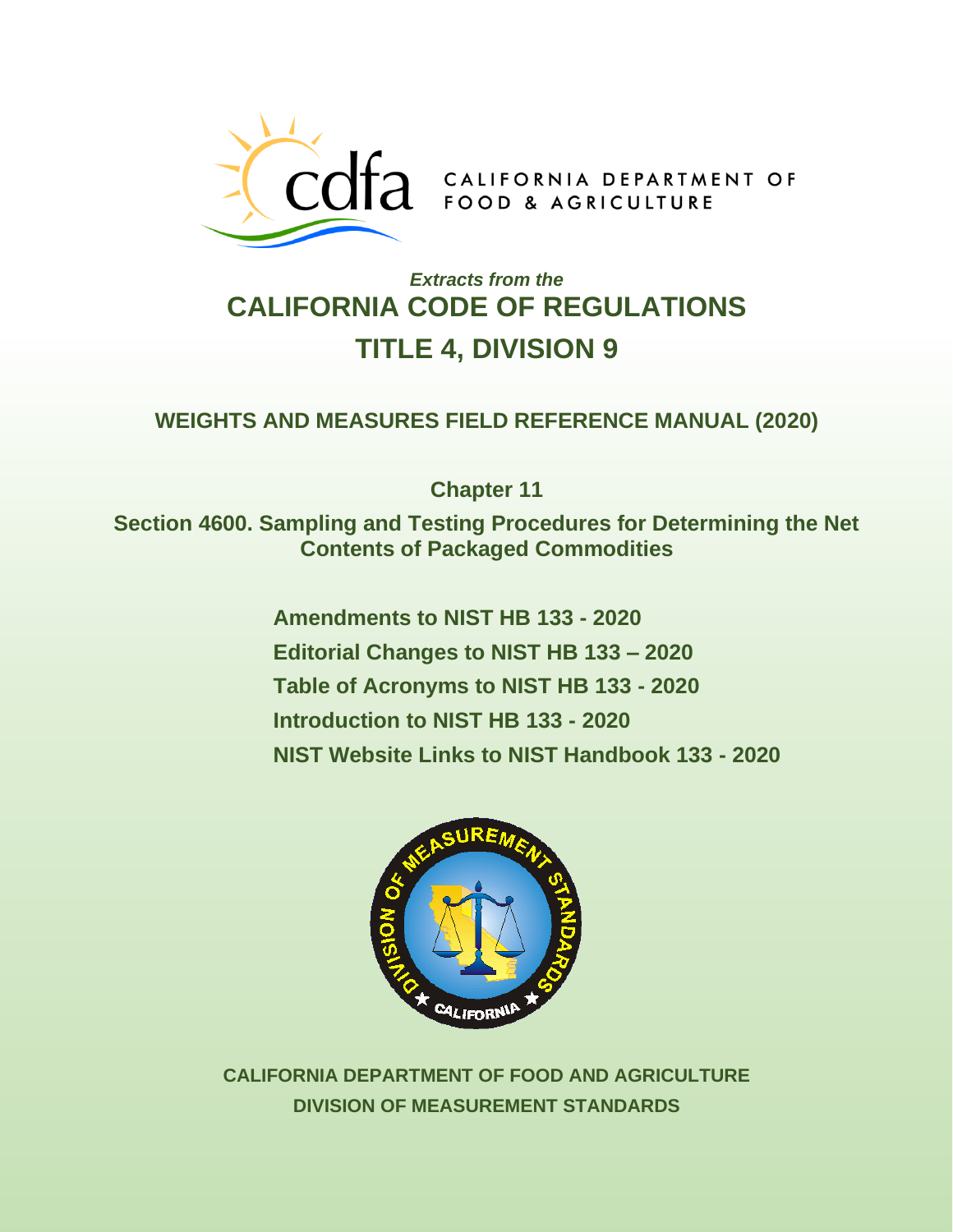#### **DISCLAIMER**

This document represents the Division of Measurement Standards' field manual for enforcing regulations pertaining to weights and measures in California. This field manual is not to be considered as the official Code of Regulations, as published by Barclays Law Publishers.

To find the latest online version of the California Code of Regulations (CCR) Title 4, Division 9, visit the California Office of Administration Law (OAL) at:

**<http://ccr.oal.ca.gov/linkedslice/default.asp?SP=CCR-1000&Action=Welcome>**

The CCR may also be accessed at **<http://oal.ca.gov/>** by selecting the link Titled "California Code of Regulations" under the list of "Sponsored Links" in the left column on the OAL Home page.

For information concerning the contents of this document, please contact the Division of Measurement Standards by e-mail at **[dms@cdfa.ca.gov.](mailto:dms@cdfa.ca.gov)**

NIST Handbook 133 (2018 Edition) - Specifications, Tolerances, and Other Technical Requirements for Weighing and Measuring Devices as adopted by the 104<sup>th</sup> National Conference on Weights and Measures in July 2019 is available at:

**[www.nist.gov/pml/wmd/pubs/hb133.cfm](http://www.nist.gov/pml/wmd/pubs/hb133.cfm)**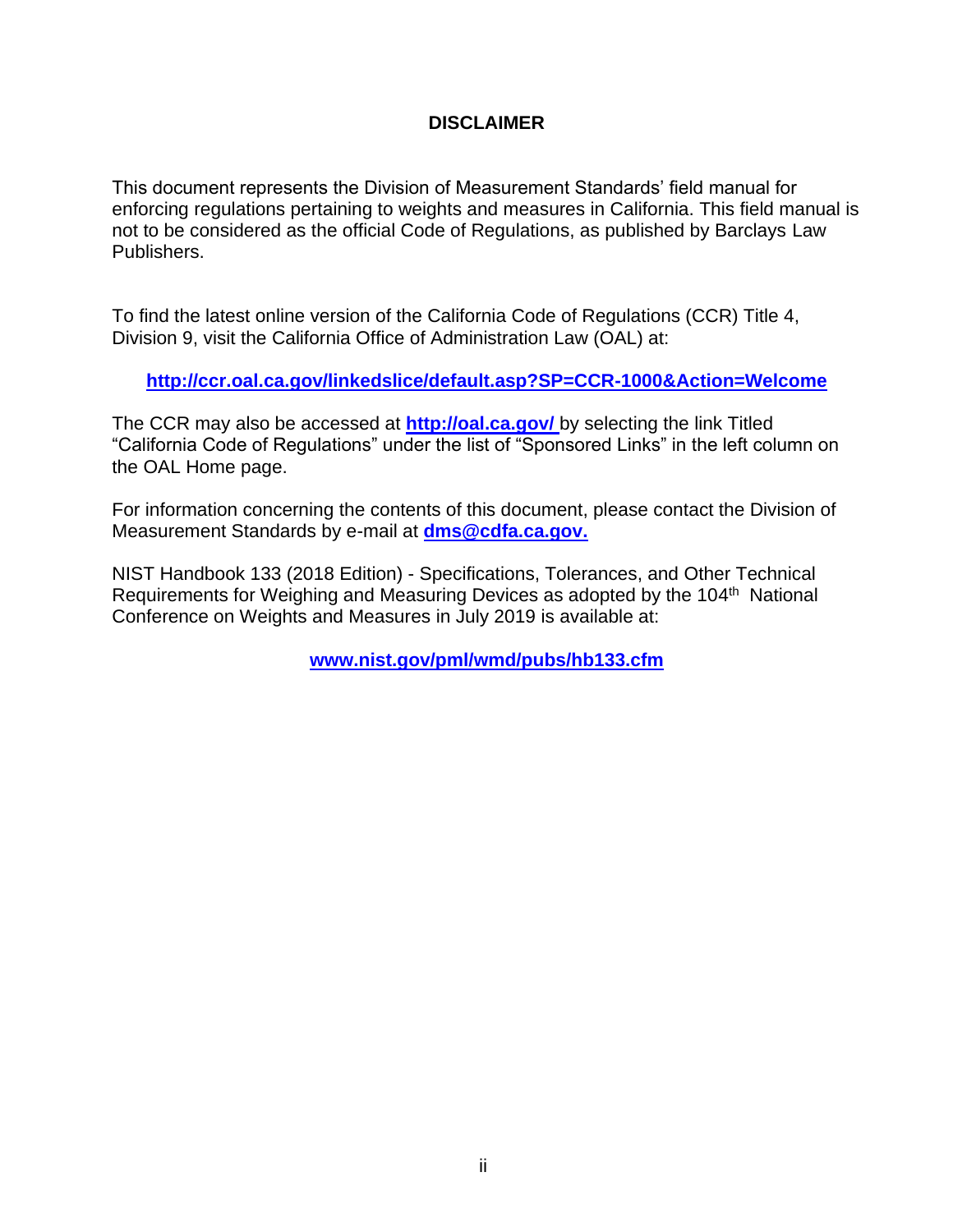Extract from California Code of Regulations CCR Title 4, Division 9, Chapter 11.

**Announcement:** Important Notice Regarding the Publishing of 2021 NIST Handbook 133

**Notice:** No New Edition of Handbook 133 At the 105th and 106th NCWM Annual Meetings there were no items adopted or modifications made to NIST Handbook 133 (2020), Checking the Net Contents of Packaged Goods. The 2020 Edition of NIST Handbook 133 will be recognized as the current edition of the handbook until NCWM and NIST agree to publish a new edition.

#### **Chapter 11. Sampling and Testing Procedures for Determining the Net Contents of Packaged Commodities**

## **Article 1. Definitions**

**§ 4600. National Uniformity**. Sampling and testing procedures for determining the net contents of packaged commodities shall conform to the latest requirements set forth in the National Institute of Standards and Technology Handbook 133, "Checking the Net Contents of Packaged Goods," which is herein incorporated by reference. Copies of Handbook 133 may be purchased from the Superintendent of Documents, U.S. Government Printing Office, Washington, DC 20402.

Note: Authority cited: Sections 12027, 12211 and 12609, Business and Professions Code. Reference: Section 12211, Business and Professions Code.

(NOTE 1: Sections 4601 through 4626 have been REPEALED)

(NOTE 2: NIST Handbook 133 – Checking the Net Contents of Packaged Goods can be downloaded at: [https://www.nist.gov/pml/weights-and-measures/handbook-133-2020-current](https://www.nist.gov/pml/weights-and-measures/handbook-133-2020-current-version)[version](https://www.nist.gov/pml/weights-and-measures/handbook-133-2020-current-version) )

> **Article 2. Sampling and Testing Procedures for Determining the Net Contents of Packaged Commodities**

**(Sections 4650 through 4657 have been REPEALED)**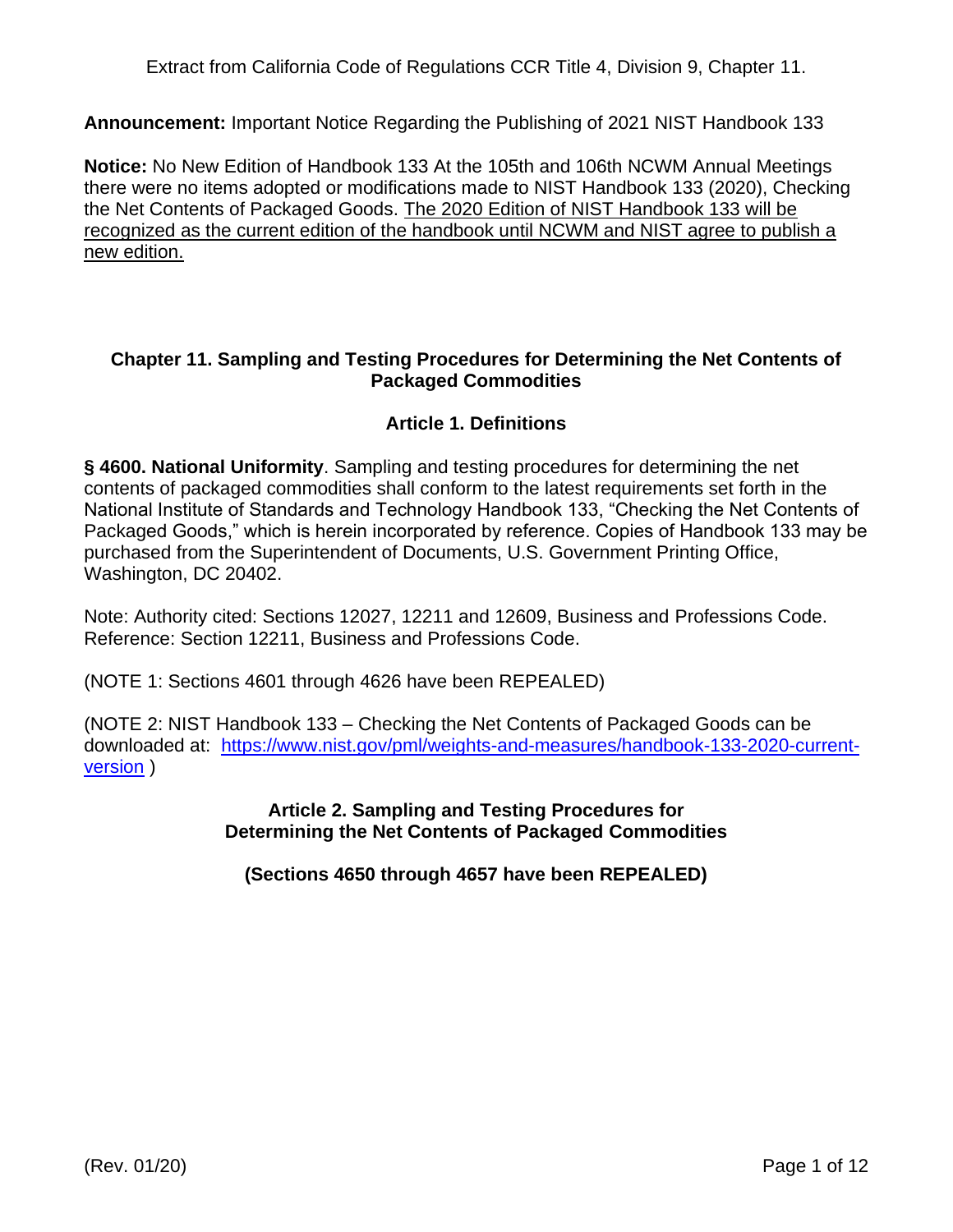#### **2019 Amendments to HB 133 for the 2020 Edition**

The following table indicates the items amended by the 104<sup>th</sup> (2019) National Conference on Weights and Measures (NCWM). As appropriate, the text on the cited pages indicates the changes to a Handbook 133 section, or paragraph as "Added 2019" or "Amended 2019." Unless otherwise noted, the effective date of the regulations added or amended in 2019 is January 1, 2020.

| <b>Chapter</b>                                                                                                                              | <b>L&amp;R Committee</b><br>Item No. | <b>Section</b>                                                                             | <b>Action</b> | <b>HB 133</b><br>Page |
|---------------------------------------------------------------------------------------------------------------------------------------------|--------------------------------------|--------------------------------------------------------------------------------------------|---------------|-----------------------|
| Chapter 3. Test<br>Procedures - For<br>Packages Labeled<br>by Volume                                                                        | NET-4                                | 3.4. Volumetric Test<br>Procedures for<br><b>Viscous</b><br>Fluids - Headspace             | Amended       | 50                    |
|                                                                                                                                             | NET-5                                | 3.7. Volumetric Test<br>Procedure for Paint,<br>Varnish, and<br>Lacquers - Non-<br>Aerosol | Amended       | 55                    |
| Chapter 4. Test<br>Procedures-<br>Packages Labeled<br>by Count, Linear<br>Measure, Area,<br>Thickness, and<br>Combinations of<br>Quantities | NET-6                                | 4.8. Procedure for<br>Checking the Area<br>Measurement of<br>Chamois                       | Amended       | 132                   |
|                                                                                                                                             | NET-7                                | 4.11. Softwood Lumber                                                                      | Added         | 143                   |
|                                                                                                                                             | NET-8                                | 4.10. Structural Plywood<br>and Wood-Based<br><b>Structural Panels</b>                     | Added         | 137                   |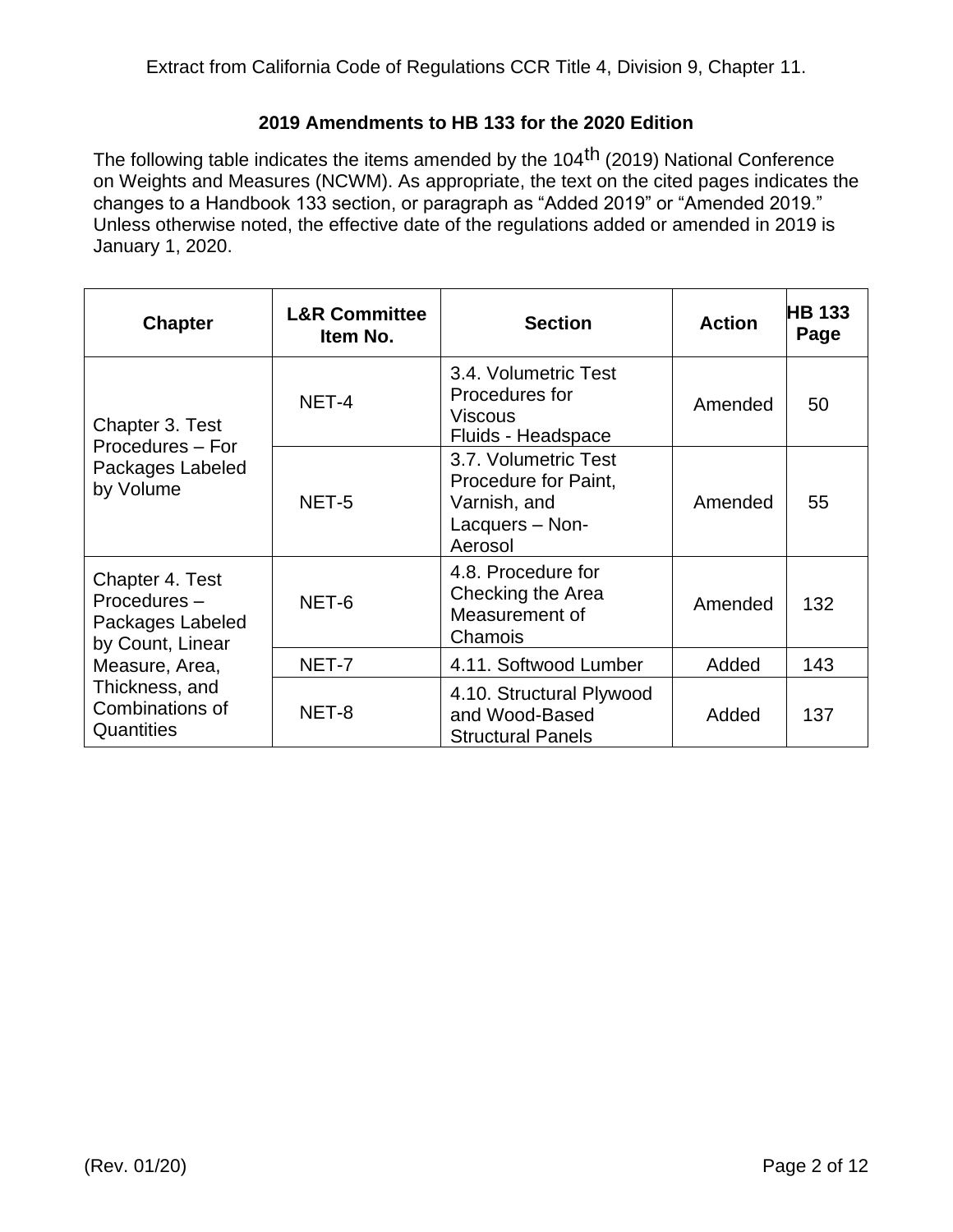#### **2019 Editorial Changes for the 2020 Edition**

The following items were deemed editorial in nature based on the following criteria: 1) the modified text did not change the meaning or procedure outlined, 2) modified text corrected an omission or clarified how the text was written, or 3) the item itself was reformatted and relocated in the text to make the organization of the content more meaningful.

**Note:** For the purposes of this table, the **bold, underscored** text indicates new language added and **bold, strikeout** text indicates deleted text.

| <b>Chapter</b>                                                            | <b>Section</b>                                                                                            | <b>Action</b>                                                                                                                                                                                                                      | <b>HB 133</b><br>Page |
|---------------------------------------------------------------------------|-----------------------------------------------------------------------------------------------------------|------------------------------------------------------------------------------------------------------------------------------------------------------------------------------------------------------------------------------------|-----------------------|
|                                                                           | A. Source                                                                                                 | <b>Updated URL and E-mail</b>                                                                                                                                                                                                      | 1                     |
| Introduction                                                              | C. Amendments                                                                                             | <b>Updated URL's</b>                                                                                                                                                                                                               | 1                     |
|                                                                           | H. The<br>International<br><b>System of Units</b>                                                         | <b>Updated acronym for General</b><br>Conference on Weights and<br>Measures (GIPM CGPM)                                                                                                                                            | $\overline{2}$        |
| Chapter 1. General<br>Information                                         | 1.3. Sampling Plans                                                                                       | Clarified the instruction to read<br>acceptable lots a 9795 %<br>probability of passing.                                                                                                                                           | 9                     |
| Chapter 2. Test<br>Procedures-<br>Packages Labeled<br>by Weight           | 2.2.5. Other Test<br>Equipment<br>Requirements                                                            | 1. Mass Standards - Use NIST<br>Handbook 105-1, "Specifications<br>and Tolerances for Reference<br><b>Standards and Field Standard</b><br>Weights and Measures - Field<br><b>Standard Weights (NIST Class</b><br>F)" (1990) (2019) | 17                    |
| Chapter 3.<br>Test<br>Procedures-<br>For Packages<br>Labeled by<br>Volume | Table 3-1                                                                                                 | Added acronym to title. Code of<br>Federal Regulation (CFR)<br>Reference*                                                                                                                                                          | 46                    |
|                                                                           | Table 3-8. Test<br><b>Measures for Animal</b><br>Bedding                                                  | Corrected title: Rectangular and<br><b>Square Test Measures</b>                                                                                                                                                                    | 101                   |
|                                                                           | Table 3-9. Illustrations<br>of Depth<br>Determinations with<br><b>Cylindrical Test</b><br><b>Measures</b> | (its internal radius is 151.77515<br>mm and its height is 610 mm)                                                                                                                                                                  | 106                   |
|                                                                           |                                                                                                           | The volume was calculated<br>using:<br>Volume in liters = $(\pi r^2 h \mathbf{Pi})$<br>3.14159265 (Pi) x<br>$23035.69$ mm $\times$ 130.12 mm =<br>$9.41 L*$                                                                        | 106                   |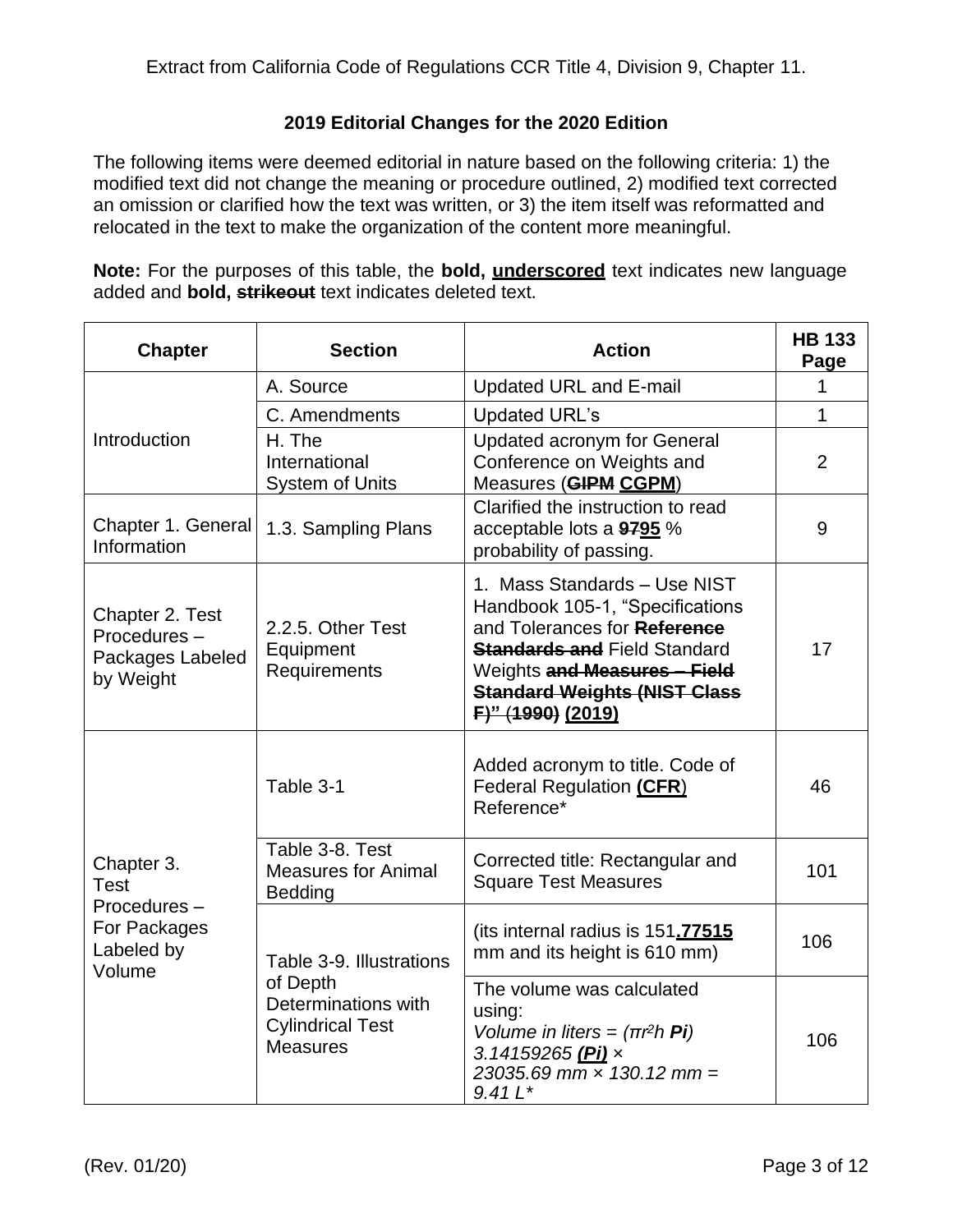| <b>Chapter</b>                                                                                                                              | <b>Section</b>                                                                                                                           | <b>Action</b>                                                                                                                                                                                                           | <b>HB 133</b><br>Page |
|---------------------------------------------------------------------------------------------------------------------------------------------|------------------------------------------------------------------------------------------------------------------------------------------|-------------------------------------------------------------------------------------------------------------------------------------------------------------------------------------------------------------------------|-----------------------|
|                                                                                                                                             | 3.15.3. Evaluation of<br>the Test Results and<br>Determination of Pass<br>or Fail                                                        | 2. If the Average Error is a<br>negative value go to Step 43. on<br>the Inspection Worksheet.                                                                                                                           | 113                   |
| Chapter 4. Test<br>Procedures-<br>Packages Labeled<br>by Count, Linear<br>Measure, Area,<br>Thickness, and<br>Combinations of<br>Quantities | 4.9. Procedure for<br>Checking the contents<br>of Specific Agriculture<br>Seed Packages<br>Labeled by Count                              | 4.2.3. 4.9.3. Evaluation of Results                                                                                                                                                                                     | 137                   |
| Appendix C.<br><b>Model Inspection</b><br><b>Report Forms</b>                                                                               | <b>Measurement Grid</b><br>and Package Error<br>Worksheet for<br><b>Cylindrical and Square</b><br>or Rectangular Test<br><b>Measures</b> | Editorial change:<br>C. Average Depth (Sum of<br>Measurements $\div$ 269):                                                                                                                                              | 185                   |
| Appendix E.<br><b>General Tables of</b><br>Units of<br>Measurement                                                                          | Footnote 9 and 10                                                                                                                        | Added notice regarding<br>deprecation of U.S. survey foot.                                                                                                                                                              | $219$ and<br>221      |
| Appendix F.<br>Glossary                                                                                                                     | <b>Sample Correction</b><br>Factor                                                                                                       | The factor as computed is the ratio<br>of the 97.5 95 <sup>th</sup> quantile of the<br>student's t distribution (one-sided)<br>with (n 1) degrees of freedom and<br>the square root of n where n is the<br>sample size. | 240                   |
|                                                                                                                                             | Sample Error<br>Limit (SEL)                                                                                                              | The SEL value allows for the<br>uncertainty between the average<br>error of the sample and the<br>average error of the inspection lot<br>with an approximately 97.5 95 %<br>level of confidence.                        | 240                   |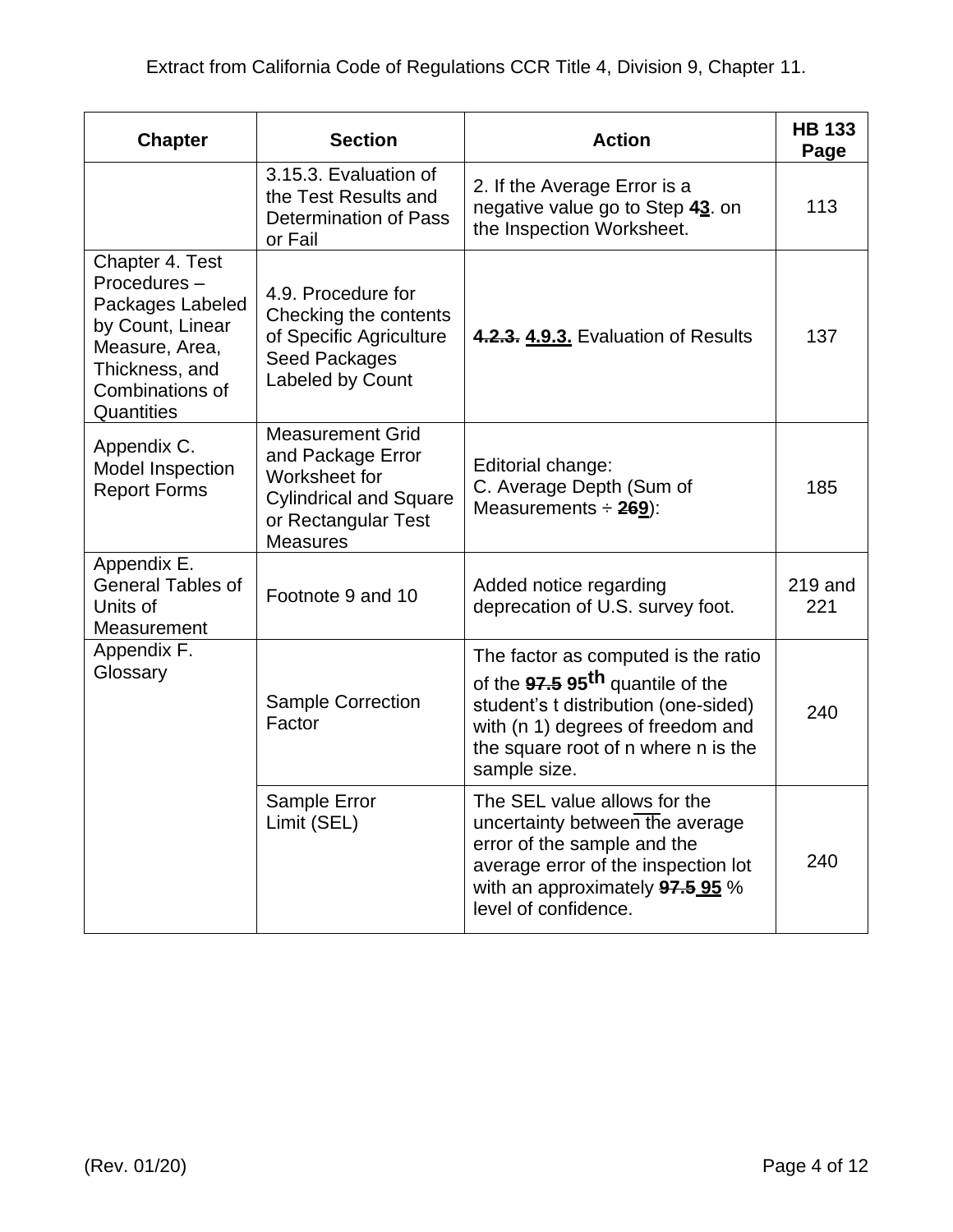## **Table of Acronyms**

| <b>Acronym</b> | <b>Term</b>                                                                                                        | <b>Acronym</b> | <b>Term</b>                                                                                                                            |
|----------------|--------------------------------------------------------------------------------------------------------------------|----------------|----------------------------------------------------------------------------------------------------------------------------------------|
| AAP            | <b>Average Adjusted Purge</b>                                                                                      | <b>HB 133</b>  | NIST Handbook 133, "Checking<br>the Net Contents of Packaged<br>Goods"                                                                 |
| <b>AOSA</b>    | <b>Association of Official</b><br><b>Seed Analysts</b>                                                             | <b>HB 44</b>   | NIST Handbook 44,<br>"Specifications, Tolerances,<br>and Other Technical<br><b>Requirements for Weighing</b><br>and Measuring Devices" |
| <b>ASTM</b>    | <b>ASTM International</b>                                                                                          | <b>MAV</b>     | <b>Maximum Allowable Variation</b>                                                                                                     |
| <b>CFR</b>     | Code of Federal Regulations                                                                                        | <b>NCWM</b>    | National Conference on<br><b>Weights and Measures</b>                                                                                  |
| <b>CGA</b>     | <b>Compressed Gas Association</b>                                                                                  | <b>NIST</b>    | National Institute of Standards<br>and Technology                                                                                      |
| <b>EPA</b>     | <b>Environmental Protection</b><br>Agency                                                                          | <b>PSEL</b>    | <b>Purge Sample Error Limit</b>                                                                                                        |
| <b>FDA</b>     | Food and Drug Administration                                                                                       | <b>SCF</b>     | <b>Sample Correction Factor</b>                                                                                                        |
| <b>FDCA</b>    | Food, Drug, and Cosmetic Act                                                                                       | <b>SEL</b>     | Sample Error Limit                                                                                                                     |
| <b>FPLA</b>    | Fair Packaging and Labeling Act                                                                                    | <b>TTB</b>     | Alcohol and Tobacco Tax<br>and Trade Bureau                                                                                            |
| <b>FSIS</b>    | USDA, Food Safety and<br><b>Inspection Service</b>                                                                 | <b>UPLR</b>    | Uniform Packaging and<br><b>Labeling Regulation</b>                                                                                    |
| <b>FTC</b>     | <b>Federal Trade Commission</b>                                                                                    | <b>USDA</b>    | U.S. Department of Agriculture                                                                                                         |
| <b>HB 130</b>  | NIST Handbook 130, "Uniform<br>Laws and Regulations in the<br>areas of Legal Metrology and<br><b>Fuel Quality"</b> |                |                                                                                                                                        |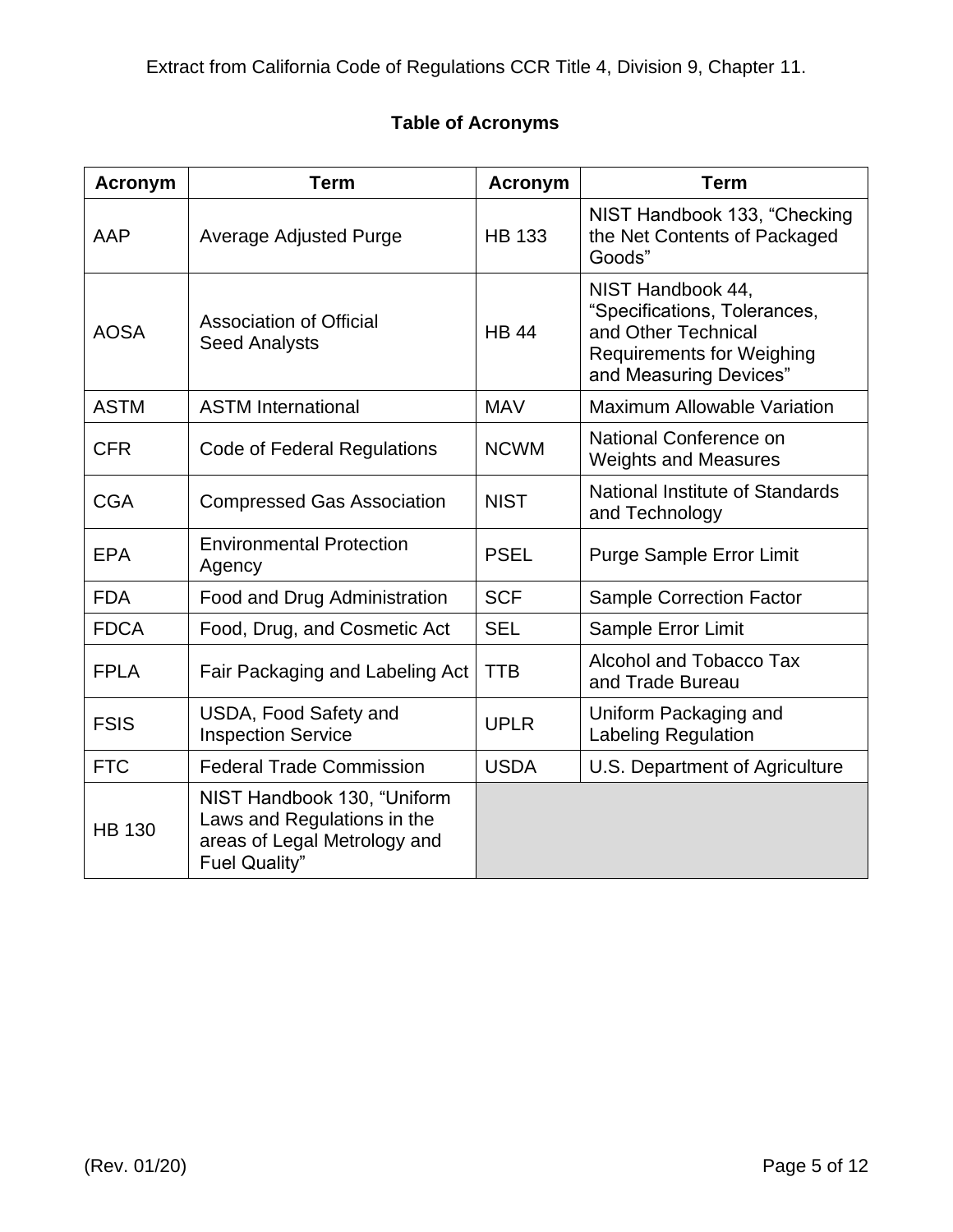Extract from California Code of Regulations CCR Title 4, Division 9, Chapter 11.

#### **Introduction**

#### **A. Source.**

The information and procedures in this handbook comprise all of those adopted by the National Conference on Weights and Measures, Inc. (NCWM). Contact NCWM at:

135 M Street, Suite 100 Lincoln, NE 68508 Phone: (402) 434-4880 [E-mail: info@ncwm.com](mailto:%20%20info@ncwm.com) Fax: (402) 434-4878 URL: **[www.ncwm.com](http://www.ncwm.com/)**

The NCWM is supported by the National Institute of Standards and Technology (NIST), which provides its Executive Secretary and publishes its documents. NIST also develops technical publications for use by weights and measures agencies; these publications may subsequently be endorsed or adopted by the NCWM or its members.

This handbook is recommended by NCWM for adoption by states when reviewing or amending their official laws and regulations on testing the net contents of packaged goods. A similar recommendation is made with regard to the local jurisdictions within a state in the absence of the promulgation of such laws and regulations at the state level. (Amended 2019)

## **B. Purpose.**

This handbook has been prepared as a procedural guide for the compliance testing of net content statements on packaged goods. Compliance testing of packaged goods is the determination of the conformance of the results of the packaging, distribution, and retailing process (the packages) to specific legal requirements for net content declarations. This handbook has been developed primarily for the use of government officials. However, commercial and industrial establishments packaging, distributing, and selling commodities will find this handbook useful.

In conducting compliance testing, the conversion of quantity values from one measurement system to another (e.g., from the metric system to the U.S. customary system) should be handled with careful regard to the implied correspondence between the accuracy of the data and the number of digits displayed. In all conversions, the number of significant digits retained should ensure that accuracy is neither sacrificed nor exaggerated. For this 2020 edition of NIST Handbook 133, "Checking the Net Content of Packaged Goods" all dimensions for test procedures, devices, or environments have been rounded to two significant digits (e.g., 2.5 cm to 1.0 in) or to a precision level applicable to the test equipment (e.g., 200 kPa for 25 psi and 35 MPa for 5000 psi).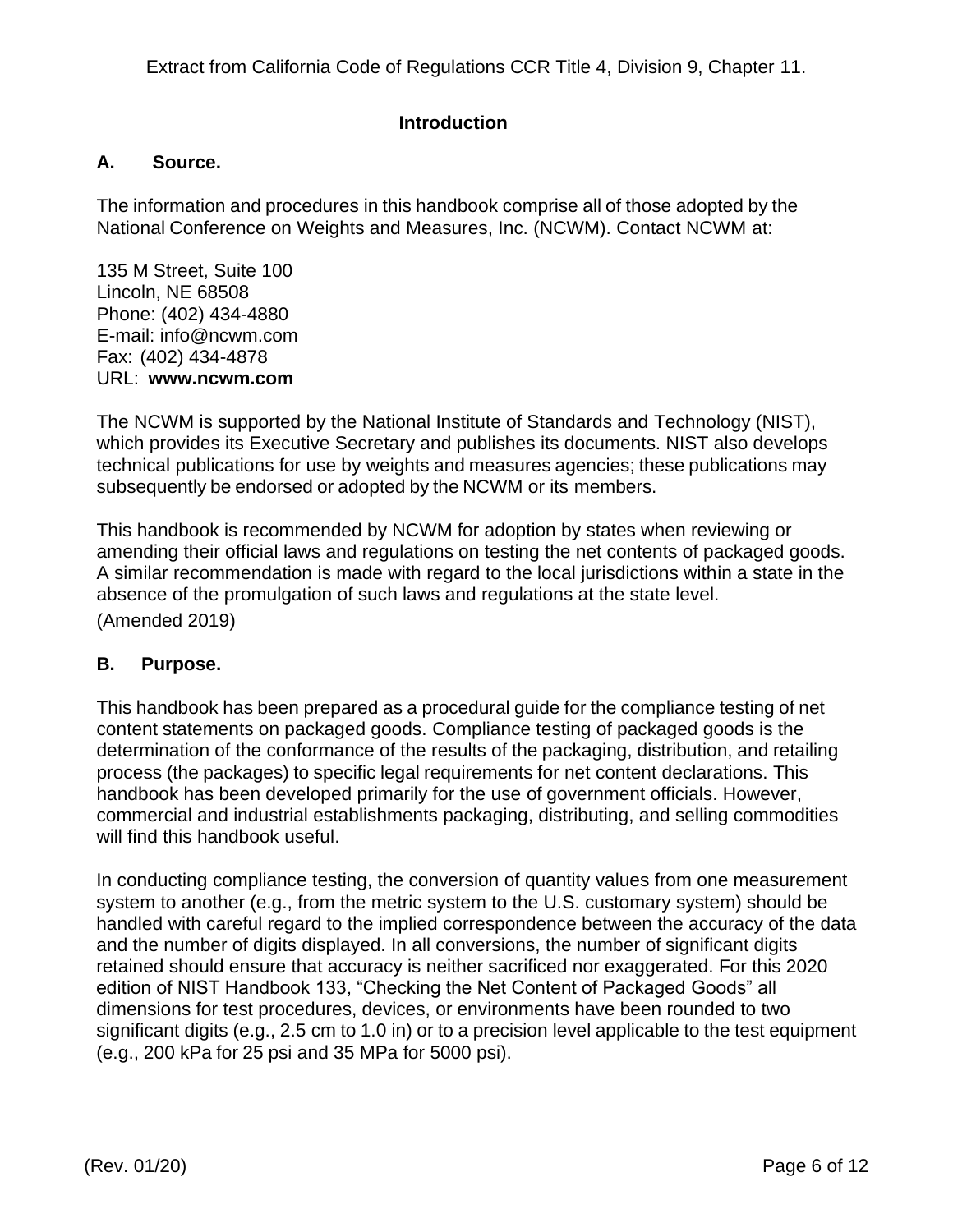## **C. Amendments**

Amendments to NIST Handbook 133 are deliberated and developed by NCWM's Committee on Laws and Regulations before presentation to the general membership for a vote. In some instances, amendments that significantly affect other NIST Handbooks may be processed jointly by two or more committees.

Amendments to the handbooks are made in accordance with NCWM procedures and policies. The process begins at the regional weights and measures association meetings in the fall of each year and is culminated at the NCWM Annual Meeting in July. After passing through one or more of the regional associations, the proposed amendment is placed on the agenda of the appropriate NCWM committee for consideration at the NCWM's Interim Meeting in January. After final deliberation and development by the committee, the amendment may be presented to the membership for a vote at the NCWM Annual Meeting in July. The NCWM policy provides for exceptions to the process to accommodate urgent or priority items. NIST staff provides technical assistance and advice throughout the process.

The policy is available on the NCWM website at **[www.ncwm.com](http://www.ncwm.com/)**. For information on the regional weights and measures associations, visit **[www.ncwm.com/other-links](https://www.ncwm.com/other-links)**.

## **D. Revisions to the Handbook**

NIST publishes a new edition of this handbook after significant changes are made. If NIST determines that amendments made by NCWM were minor or editorial in nature an annual publication will not be published. Instead, NIST will issue a notice that the current edition is still valid and will publish a list of the changes on the NIST website.

## **E. Annotation**

Beginning in 1971, amendments or additions to sections in the handbook are annotated at the end of each section (e.g., "Amended 1982") as a service to those states that are planning to update their own laws or regulations. The references to each revision and the year will enable government officials and industry members to trace the rationale for the changes by referring to the "Report of the XXX National Conference on Weights and Measures (also known as the NCWM Annual Report) for the year indicated and make decisions regarding adoptions and amendments to their laws and regulations.

#### **F. Effective Enforcement Dates of Regulations**

Unless otherwise specified, new or amended sections are intended to become effective and subject to enforcement on January 1 of the year following adoption by NCWM.

#### **G. Section References**

In most references made to specific sections or subsections in this handbook, the word "Section" followed by the section number is used.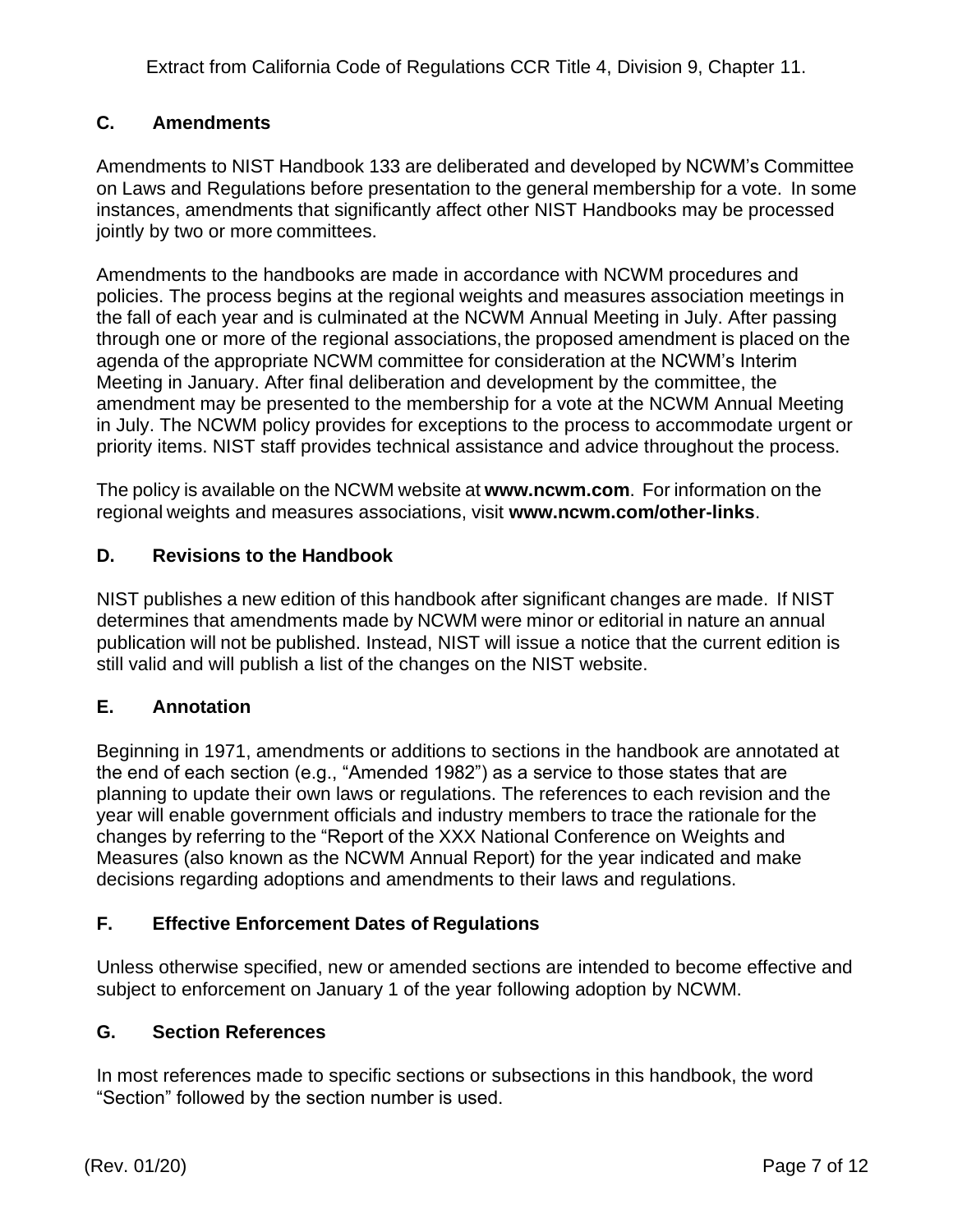## **H. The International System of Units**

The "International System of Units," "SI," or "SI Units" means the modernized metric system as established in 1960 by the General Conference on Weights and Measures (CGPM). In 1988, Congress amended the Metric Conversion Act of 1975 (see Section 5164 of Public Law 100-418) to declare that it is the policy of the United States to designate the metric system of measurement as the preferred measurement system for U.S. trade and commerce, and it further defined "the metric system of measurement" to be the International System as established by the CGPM and as interpreted or modified for the United States by the Secretary of Commerce. (see Metric Conversion Law 15 U.S.C. 205; NIST Special Publication (SP) 330, "The International System of Units (SI); NIST SP 814, "Guide for the Use of the International System of Units (SI); Interpretation of the International System of Units [the Metric System of Measurement] for the United States in the "Federal Register" of May 16, 2008, ["Federal Register" Vol. 73, No. 96] or subsequent revisions). In 1992, Congress amended the Federal Fair Packaging and Labeling Act (FPLA) to require certain consumer commodities to include the appropriate SI units along with the customary inchpound units in their quantity statements.

(Amended 2019)

# **I. "Mass" and "Weight."** [*NOTE 1*, page 3]

The mass of an object is a measure of the object's inertial property or the amount of matter it contains. The weight of an object is a measure of the force exerted on the object by gravity or the force needed to support it. The pull of gravity on the earth gives an object a downward acceleration of about 9.8 m/s<sup>2</sup>. In trade and commerce and everyday use, the term "weight" is often used as a synonym for "mass." The "net mass" or "net weight" declared on a label indicates that the package contains a specific amount of commodity exclusive of wrapping materials. The use of the term "mass" is predominant throughout the world and is becoming increasingly common in the United States.

# **J. Use of the Terms "Mass" and "Weight."** [*NOTE 1*, page 3]

When used in this handbook, the term "weight" means "mass." The term "weight" appears when U.S. customary units are cited or when both inch-pound and SI units are included in a requirement. The terms "mass" or "masses" are used when only SI units are cited in a requirement. The following note appears where the term "weight" is first used in a law or regulation.

## *NOTE 1: When used in this law (or regulation), the term "weight" means "mass." (see paragraphs*

*I. "Mass" and Weight and J. Use of the Terms "Mass" and "Weight" in the Introduction section of NIST Handbook 133 for an explanation of these terms.)* (Introduction added 2015)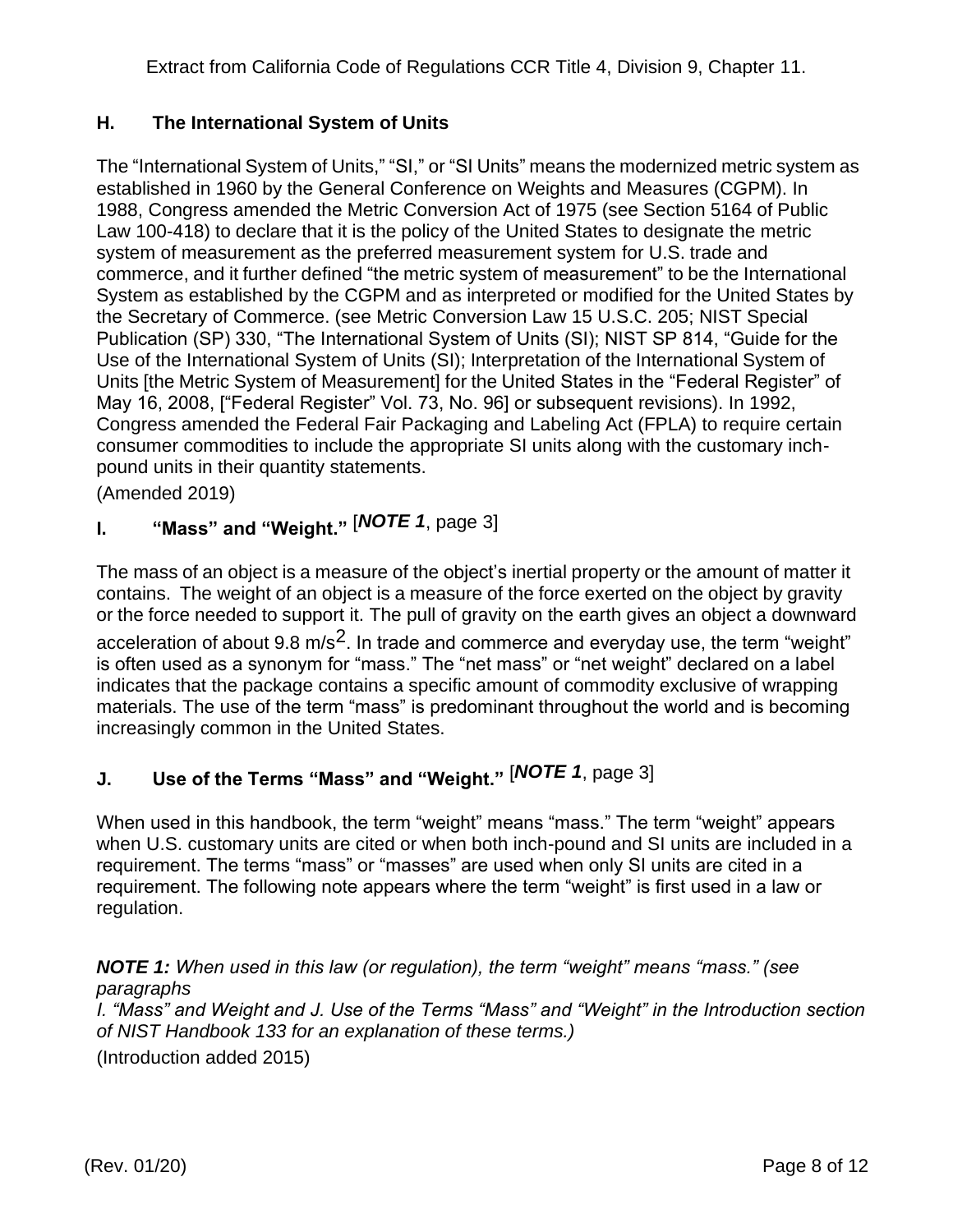NIST Handbook 133 (2020 Edition) - Specifications, Tolerances, and Other Technical Requirements for Weighing and Measuring Devices as adopted by the 104th National Conference on Weights and Measures in July 2020 is available at: [www.nist.gov/pml/wmd/pubs/hb133.cfm](http://www.nist.gov/pml/wmd/pubs/hb133.cfm)

**Chapter 1.** General Information [DOC](https://www.nist.gov/document/00-20-h133-ch1final-9docx-0) | [PDF](https://www.nist.gov/document/00-20-h133-ch1final-9pdf-0)

- **Chapter 2.** Test Procedures for Packages Labeled by Weight Gravimetric Testing [DOC](https://www.nist.gov/document/00-20-h133-ch2final-10docx-0) | [PDF](https://www.nist.gov/document/00-20-h133-ch2final-10pdf)
- **Chapter 3.** Test Procedures For Packages Labeled by Volume [DOC](https://www.nist.gov/document/00-20-h133-ch3final-11docx-0) | [PDF](https://www.nist.gov/document/00-20-h133-ch3final-11pdf)
- **Chapter 4.** Test Procedures Packages Labeled by Count, Linear Measure, Area, Thickness, and Combinations of Quantities [DOC](https://www.nist.gov/document/00-20-h133-ch4final-12docx-0) | [PDF](https://www.nist.gov/document/00-20-h133-ch4final-12pdf-0)

**Appendix A.** Tables [DOC](https://www.nist.gov/document/00-20-h133-apdxafinal-13docx) | [PDF](https://www.nist.gov/document/00-20-h133-apdxafinal-13pdf)

**Appendix B.** Random Number Tables [DOC](https://www.nist.gov/document/00-20-h133-apdxbfinal-14docx) | [PDF](https://www.nist.gov/document/00-20-h133-apdxbfinal-14pdf)

**Appendix C.** Model Inspection Report Forms [DOC](https://www.nist.gov/document/00-20-h133-apdxcfinal-15docx) | [PDF](https://www.nist.gov/document/00-20-h133-apdxcfinal-15pdf)

**Appendix D.** AOSA Rules for Testing Seeds [DOC](https://www.nist.gov/document/00-20-h133-apdxdfinal-16docx) | [PDF](https://www.nist.gov/document/00-20-h133-apdxdfinal-16pdf)

**Appendix E.** General Tables of Units of Measurement [DOC](https://www.nist.gov/document/00-20-h133-apdxefinal-17docx) | [PDF](https://www.nist.gov/document/00-20-h133-apdxefinal-17pdf)

**Appendix F.** Glossary [DOC](https://www.nist.gov/document/00-20-h133-apdxffinal-18docx) | [PDF](https://www.nist.gov/document/00-20-h133-apdxffinal-180pdf)

Index [DOC](https://www.nist.gov/document/00-20-h133-indexfinal-19docx-0) | [PDF](https://www.nist.gov/document/00-20-h133-indexfinal-190pdf)

References [DOC](https://www.nist.gov/document/00-20-h133-referencesfinal-20docx) | [PDF](https://www.nist.gov/document/00-20-h133-referencesfinal-20pdf)